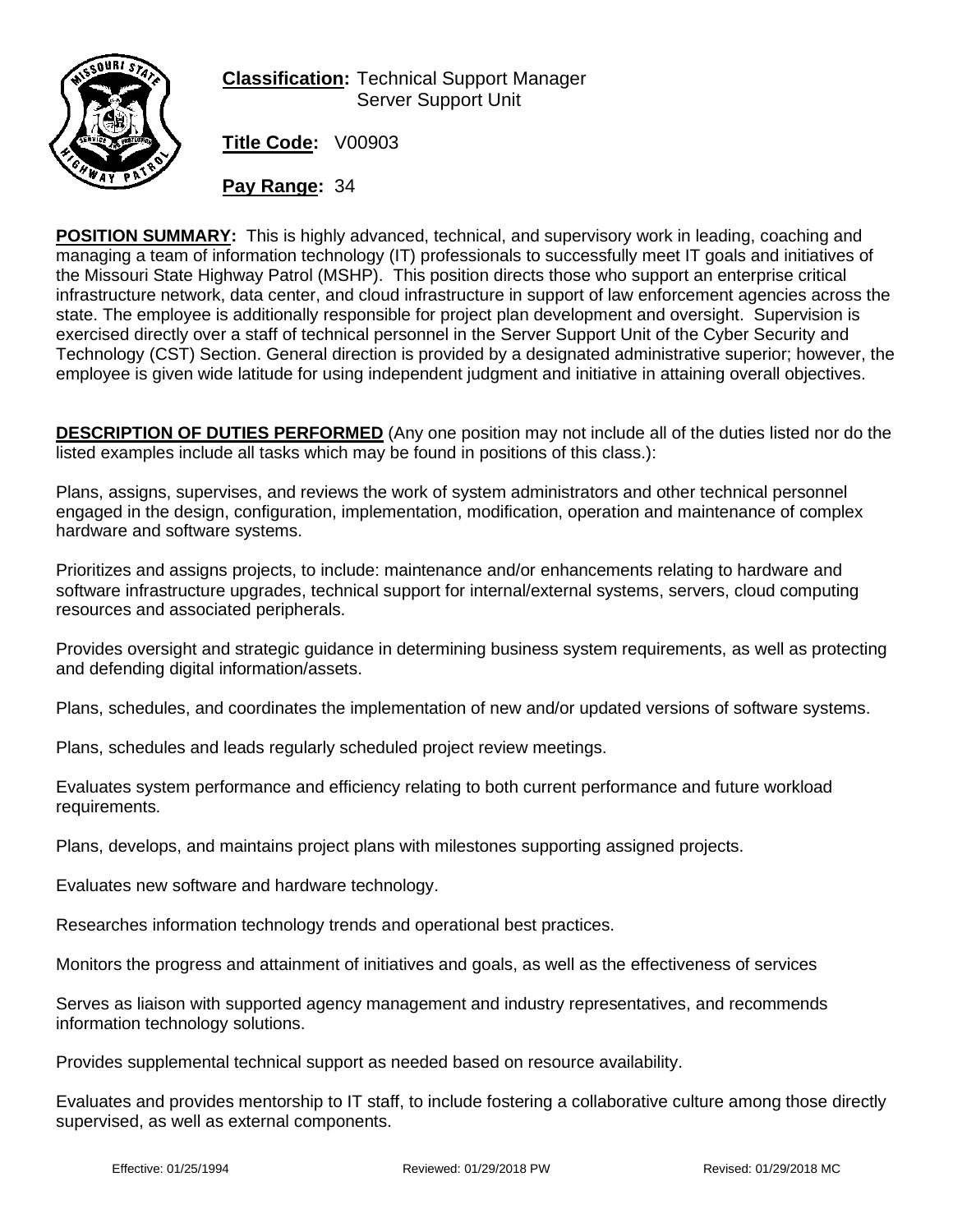Conducts formal and informal training of personnel.

Performs other related work as assigned.

**REQUIRED KNOWLEDGE, SKILLS, AND ABILITIES:** Comprehensive knowledge of the principles and capabilities of computer hardware and software.

Comprehensive knowledge in assigned information technology platform(s).

Comprehensive knowledge of emerging trends and developments in information technology.

Comprehensive knowledge of leadership principles and techniques.

Comprehensive knowledge of the principles of project management.

Comprehensive knowledge of the principles of cost benefit analysis.

Comprehensive knowledge of or the ability to learn the agency's functions and interrelationships.

Thorough knowledge of the principles of server administration, network administration, cloud computing, unified communications and associated systems analysis, design, testing, and documentation.

Thorough knowledge of the general operating principles and capabilities of computer hardware and software.

Thorough knowledge of or ability to learn the CJIS Security Policy.

Through knowledge of or ability to learn the MULES system as it relates to the technical connectivity and CJIS requirements.

Intermediate knowledge of the procurement and bid processes.

Considerable knowledge of the principles and practices of administration and effective supervision.

Considerable knowledge of software reference libraries and related utility programs.

Considerable knowledge of computer security systems and procedures.

Considerable knowledge of computer networking and telecommunications.

Considerable knowledge of computer operating systems.

Considerable knowledge of database management systems.

Working knowledge of or ability to learn the agency's automated information systems.

Working knowledge of the principles of disaster recovery.

Working knowledge of various computer platforms.

Working knowledge of the information strategic planning process.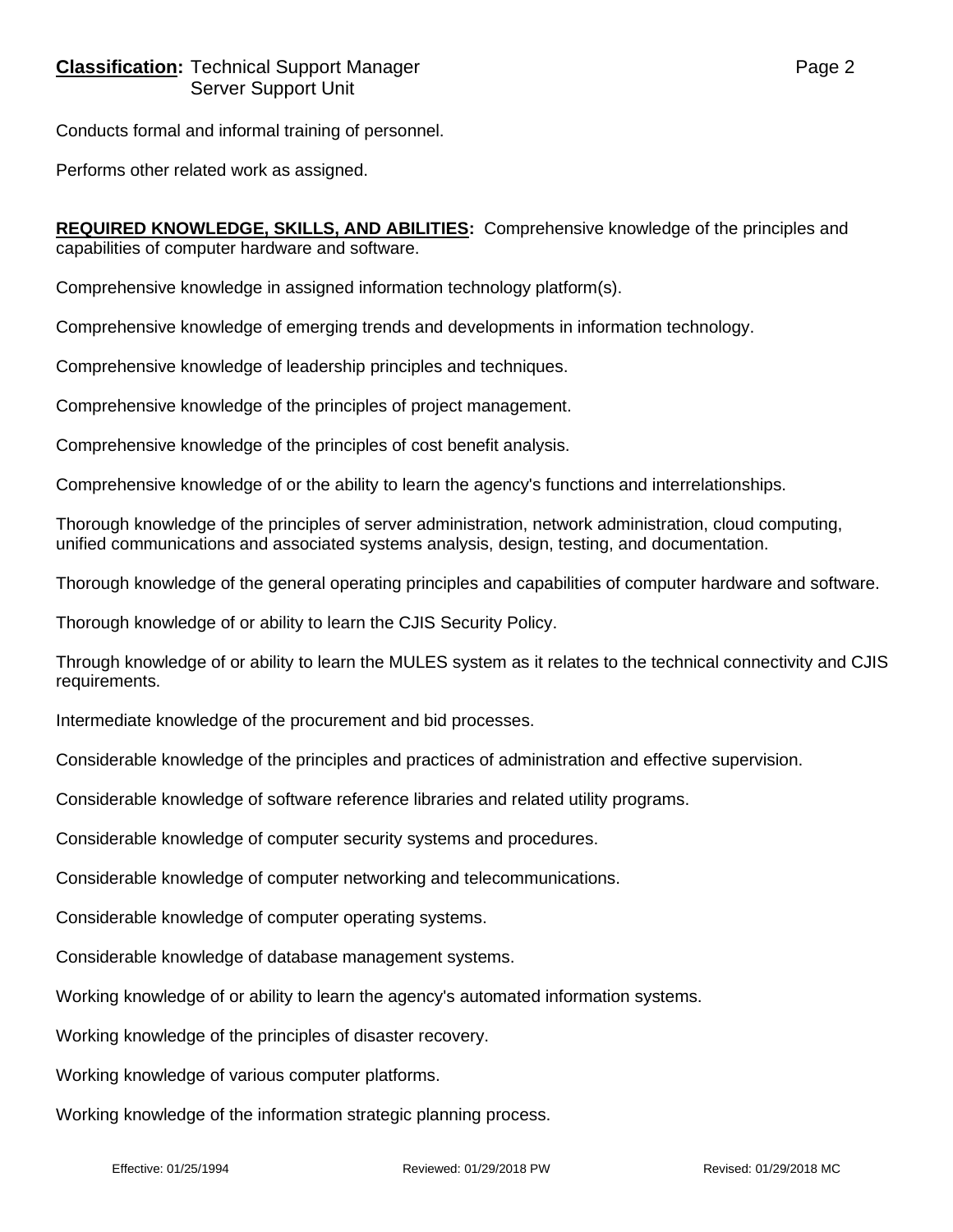## **Classification:** Technical Support Manager **Page 3** Page 3 Server Support Unit

Working knowledge of the systems management process.

Working knowledge of the principals of information system audits and security testing

Possess good organizational skills.

Possess research and analysis skills.

Ability to provide direction/guidance to projects involving multiple organizations and/or groups.

Ability to support, coach, and mentor assigned team members.

Ability to utilize project management tools.

Ability to prepare and interpret infrastructure-related documentation.

Ability to prepare and maintain standards, policies, procedures, guidelines and technical manuals.

Ability to train and assist less experienced personnel.

Ability to create and present materials for training programs.

Ability to operate basic office equipment as detailed in the description of duties.

Ability to handle restricted and confidential information in a professional manner and maintain the information as such.

Ability to communicate in English clearly and concisely, both orally and in writing.

Ability to establish and maintain harmonious working relations with others.

Ability to work with material that may be of a sexual nature relating to criminal activity (e.g., written material, photographs, and/or verbal language, etc.).

Ability to work hours as assigned.

**MINIMUM EXPERIENCE AND EDUCATION REQUIRED** (The following represents the minimum qualifications used to accept applicants, provided that equivalent substitution will be permitted in case of deficiencies in either experience or education.):

Possess a Bachelor's degree in Information Technology (IT), Business Administration, Management, or a related field; AND seven years of experience in the areas of project management, server administration, network administration, cloud computing architecture and other concepts vital to maintaining the 24x7 operation of a critical infrastructure data center, enterprise network and unified communications system.

Preference may be given to those possessing fifteen (15) credit hours in IT, and/or to those possessing current certifications and/or experience in Microsoft, Linux, Cisco, Cloud Computing, Virtual Server administration, or Software Defined Networking.